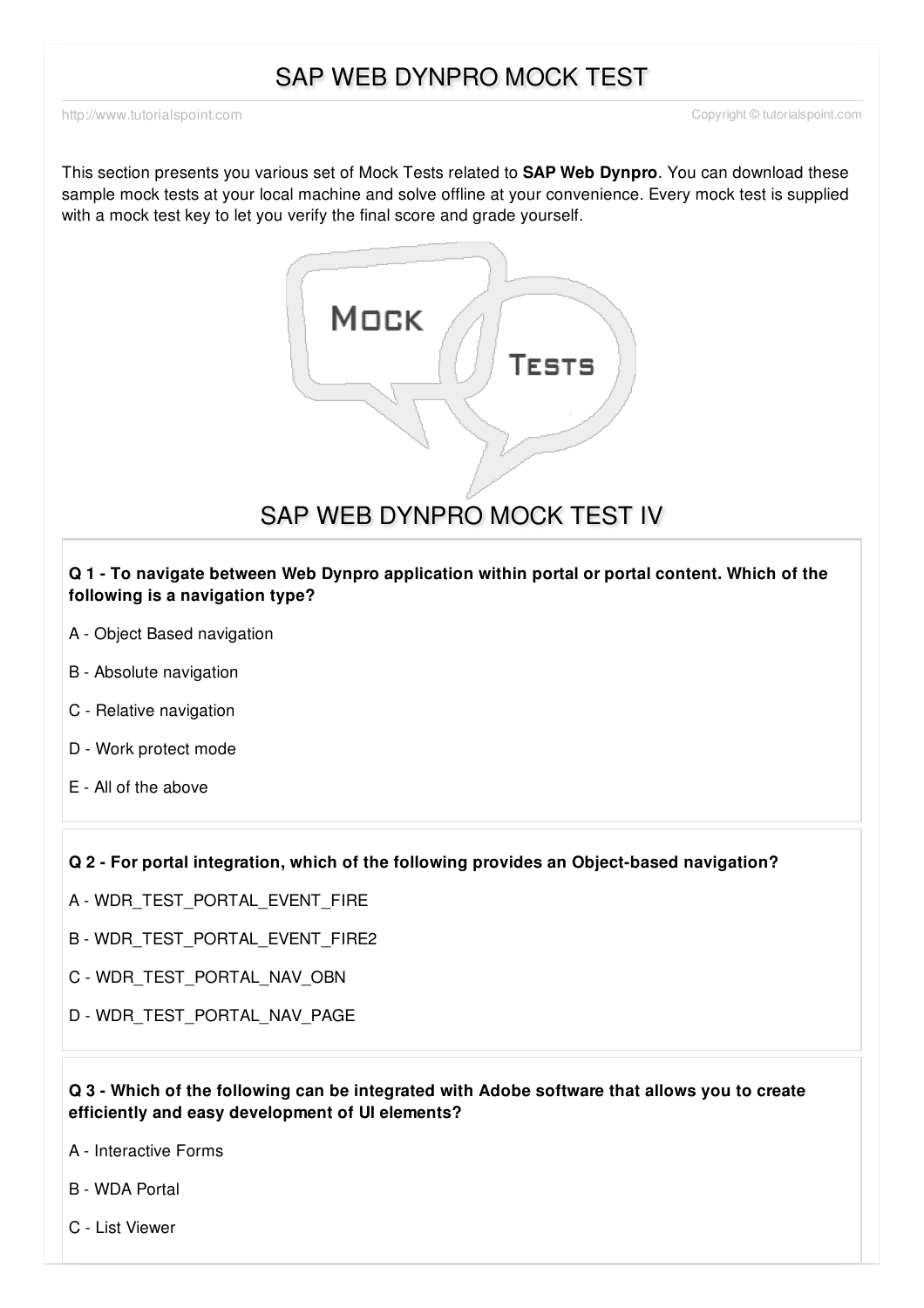| Q 4 - Which of the following provides a flexible environment to display lists and tabular structure<br>and standard output consist of header, tool bar and an output table? |
|-----------------------------------------------------------------------------------------------------------------------------------------------------------------------------|
| A - Interactive Forms                                                                                                                                                       |
| <b>B</b> - WDA Portal                                                                                                                                                       |
| C - List Viewer                                                                                                                                                             |
| D - Version management                                                                                                                                                      |
| Q 5 - Which of the following can be used for checking the errors and problems in Dynpro<br>application can be activate Web Dynpro trace tool for a specific user?           |
| A - Trace tool                                                                                                                                                              |
| B - Logging                                                                                                                                                                 |
| C - Security                                                                                                                                                                |
| D - None of these                                                                                                                                                           |
| Q 6 - Which of the following T-code can be used to activate trace tool in SAP GUI?                                                                                          |
| A - WD_TRACE_TOOL                                                                                                                                                           |
| B - WD_TRACE_TOOL_GUI                                                                                                                                                       |
| C - WD_TRACE                                                                                                                                                                |
| D - WD_TRACE_GUI                                                                                                                                                            |
| Q 7 - While performing tracing in Web Dynpro application, what is the default tracing level?                                                                                |
| $A - 1$                                                                                                                                                                     |
| $B - 2$                                                                                                                                                                     |
| $C - 3$                                                                                                                                                                     |
| $D - 4$                                                                                                                                                                     |
| Q 8 - To analyze the problem, you can also trace the data stream in SAP Web Application server.<br>You can also increase trace level from default level 1?<br>A - True      |

B - [False](javascript:void(0);)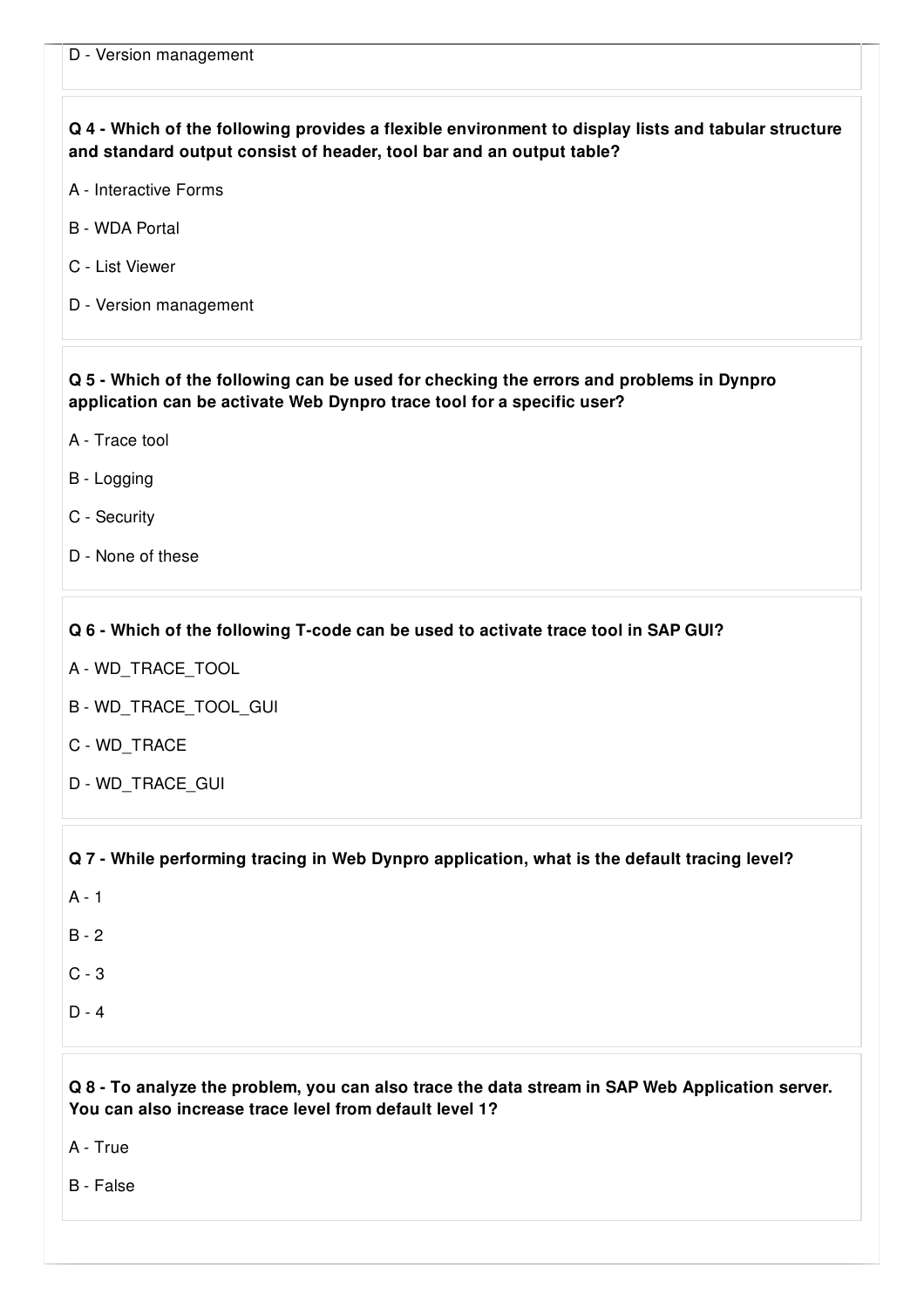#### Q 9 - Which of the following can be used to analyze the dynamic behavior of your code and can **act as an alternative to ICM tracing?**

- A [Trace](javascript:void(0);) Tool
- B HTTP [Browser](javascript:void(0);) Tracing
- C [Logging](javascript:void(0);)
- D All of the [above](javascript:void(0);)

#### Q 10 - Which of the following T-code can be used to monitor the CCMS monitor sets to perform **Web Dynpro application monitoring?**

- A [RZ20](javascript:void(0);)
- B [RZ30](javascript:void(0);)
- C [RZ40](javascript:void(0);)
- D None of [these](javascript:void(0);)

### **Q 11 - While using SAP CCMS monitor set, which of the following is not displayed as result?**

- A [Application](javascript:void(0);) Count
- B [Session](javascript:void(0);) Count
- C [Round](javascript:void(0);) trips
- D CPU [Time](javascript:void(0);)
- E Cache [Memory](javascript:void(0);)

Q 12 - Which of the following method can be used to create or delete a filter condition in ALV **reports in Web Dynpro?**

- A [IF\\_SALV\\_ALV\\_FTR](javascript:void(0);)
- B [IF\\_SALV\\_WD\\_FILTER](javascript:void(0);)
- C [IF\\_WD\\_FILTER\\_ALV](javascript:void(0);)
- D [IF\\_SALV\\_ALV\\_FILTER](javascript:void(0);)

#### **Q 13 - Which of the following is/are scenarios in Web Dynpro to create interactive forms?**

- A [Interactive](javascript:void(0);) Scenario
- B Print [Scenario](javascript:void(0);)
- C Offline [Scenario](javascript:void(0);)
- D Using digital [signature](javascript:void(0);)